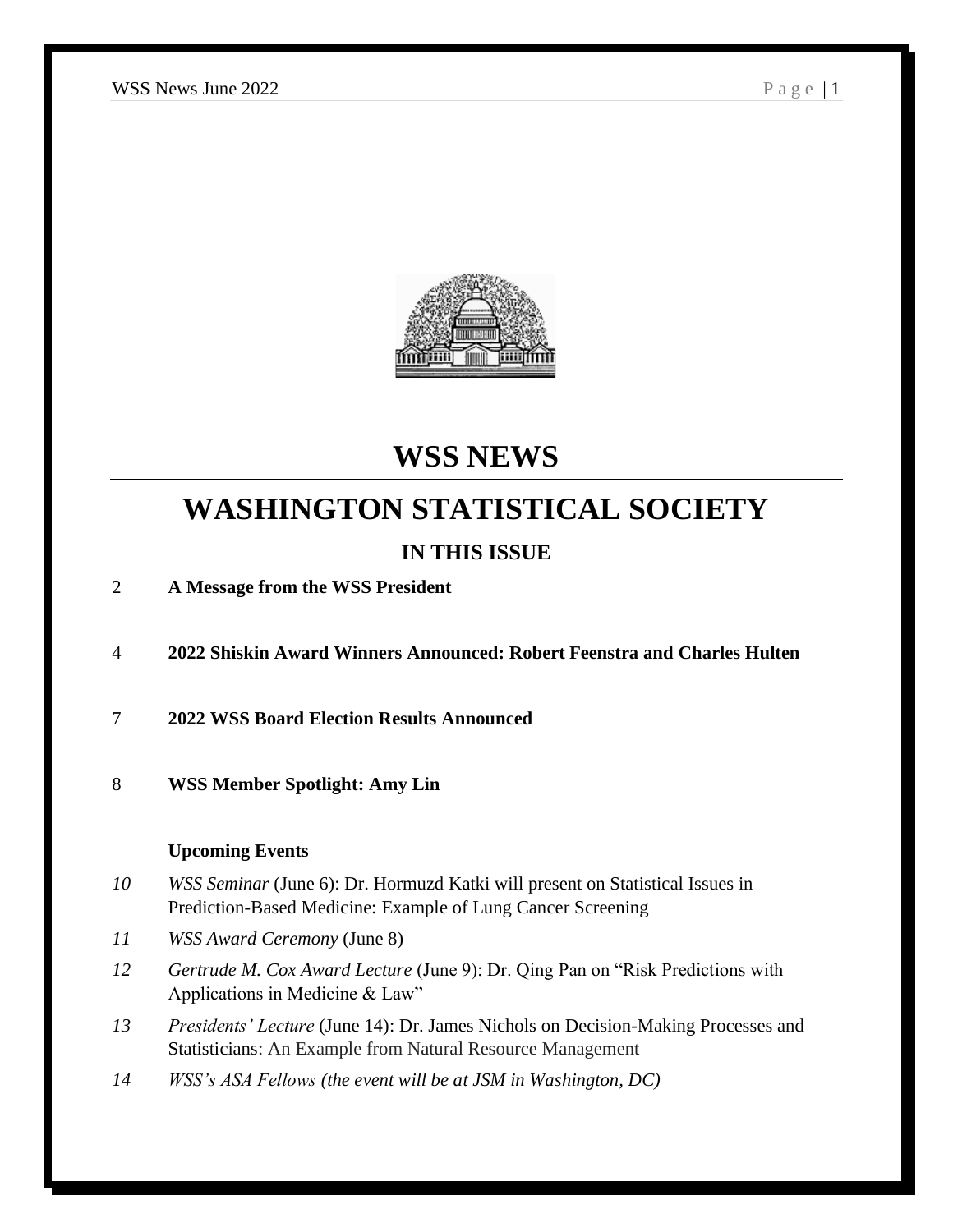# **A Message from the WSS President: Thank You for What You Have Made the WSS this Year**

*Mark Otto*



Well, the Washington Statistical Society year is winding up. Looking back, I was crazy to agree to run for President as I was moving to Colorado and retiring. But I would not have gotten another chance to give back in such a big way. The WSS has been a part of my life for my whole career. I tried to make the most of this year. With COVID, I don't think many people, even on the board, knew I was two time zones away. Just as well.

I didn't set out to have a theme for this year. It could be best described as the [nail-soup](https://www.stonesoupgroup.com/ss_fable.html) presidency. Look what the board and members brought to it. Eileen O'Brien wanted to start a conversation between current leaders and their wealth of experience that is heading out the door and those young statisticians who are becoming leaders taking their places without a clue of what is coming. We started a lunch-time series with Sally Morton (ASA President), Gary Sullivan (ASA Statistical Leadership Program), Sidney Schwartz (GAO), Allison Florance (Novartis), Jennifer Parker (NCHS), and ending with Rob Santos (ASA President and Census Director). Eileen and I have probably learned more from 25 participants as the speakers.

Jill Dever wanted to have a mentor workshop. With Benmei Liu (NIH) chairing the Mentoring Committee, we pulled it off. The recording is on our [YouTube channel.](https://youtu.be/AyE-eKjaBCU) David Morganstein (Westat, retired) led off, with President-Elect Erin Tanenbaum and one of my mentees giving the mentee experience. This mentoring session, we had 32 pairs, more than we have ever had. When we didn't close the application site in time, four mentors offered to take second mentees. We had a session on [negotiating USAJobs to land a government job,](https://youtu.be/lQvMDu-hxzo) organized by Benmei and Mike Jadoo (BLS). The committee helped each other out with mentees and joking with each other. This is volunteering and supporting each other makes our effort more worthwhile and enjoyable.

The core of the WSS that members see are our seminars and workshops. Hopefully, you have found more than one interesting and have taken time to watch. You can check them out on our [YouTube Channel.](https://www.youtube.com/channel/UCblmtGTydPN4978pSy55b3A/playlists?view_as=public) Yan Li (UMD) and Jeff Gonzales (USDA/NASS) have been working hard to bring a variety of talks throughout the year. There are more to come. Qing Pan is giving the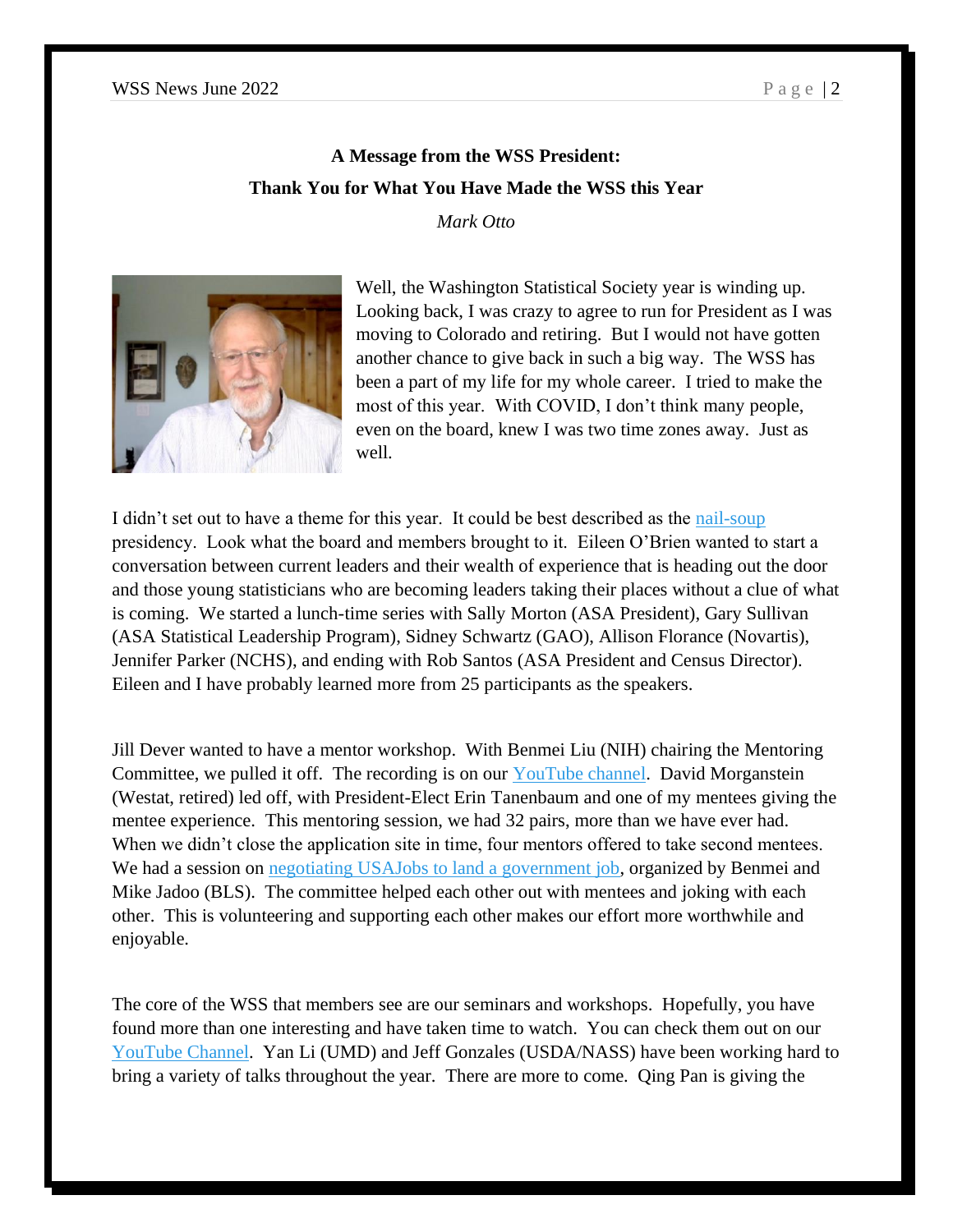Cox lecture on Risk Predictions with Applications in Medicine & Law and Jim Nichols is going to give the President's lecture on [Structured Decision Making](https://www.usgs.gov/centers/eesc/science/structured-decision-making) (SDM).

I encourage you to attend this talk even though decision analysis seems far from statistics. As we are trying to squeeze more information out of surveys with lower and lower response rates, we need to tie our analyses closer to the decisions that result from the collected data. SDM is a process to work through those decision processes. SDM has taken regulating waterfowl hunting from smoke-filled back rooms to a transparent process. It has been used to bring groups on different sides of the resource problems to set water level on the Colorado and Missouri Rivers. It has become an [official practice of the Department of Interior.](https://www.doi.gov/sites/doi.gov/files/migrated/ppa/upload/TechGuide.pdf) See how the data and modeling are developed in this process.

The WSS seems practically to run itself. It does seem to, but much of that is due to long time members that have become part of the WSS infrastructure that we don't even think about it much less appreciate what they do. Vince Massimini is the face of WSS in your emails. Emails must make sense to Vince before they go out. He protects you from any extra mailings. Chris Moriariaty has held a number of roles, including 2015 president and webmaster for close to ten years. (check). Colleen Choi has been the newsletter editor for years. Finally, Phil Kalina has been communication resource since I have been with the WSS. Give them a hand.

One newer member to the above group is our Treasurer, Amy Lin, she is our "piano player," quietly, but solidly keeping the band together, at least financially. (She's actually learning piano too!). Read about her in the Spotlight column.

Nail soup. I haven't so much come up with new ideas as try to listen and support those that you all have brought up. If you are in the leadership lunch group, the mentoring program, helped with science fairs or the statistics poster contest, join us June 8 and hear more about what you and others have done, Join the half hour social before. Thank you for making the WSS what it is.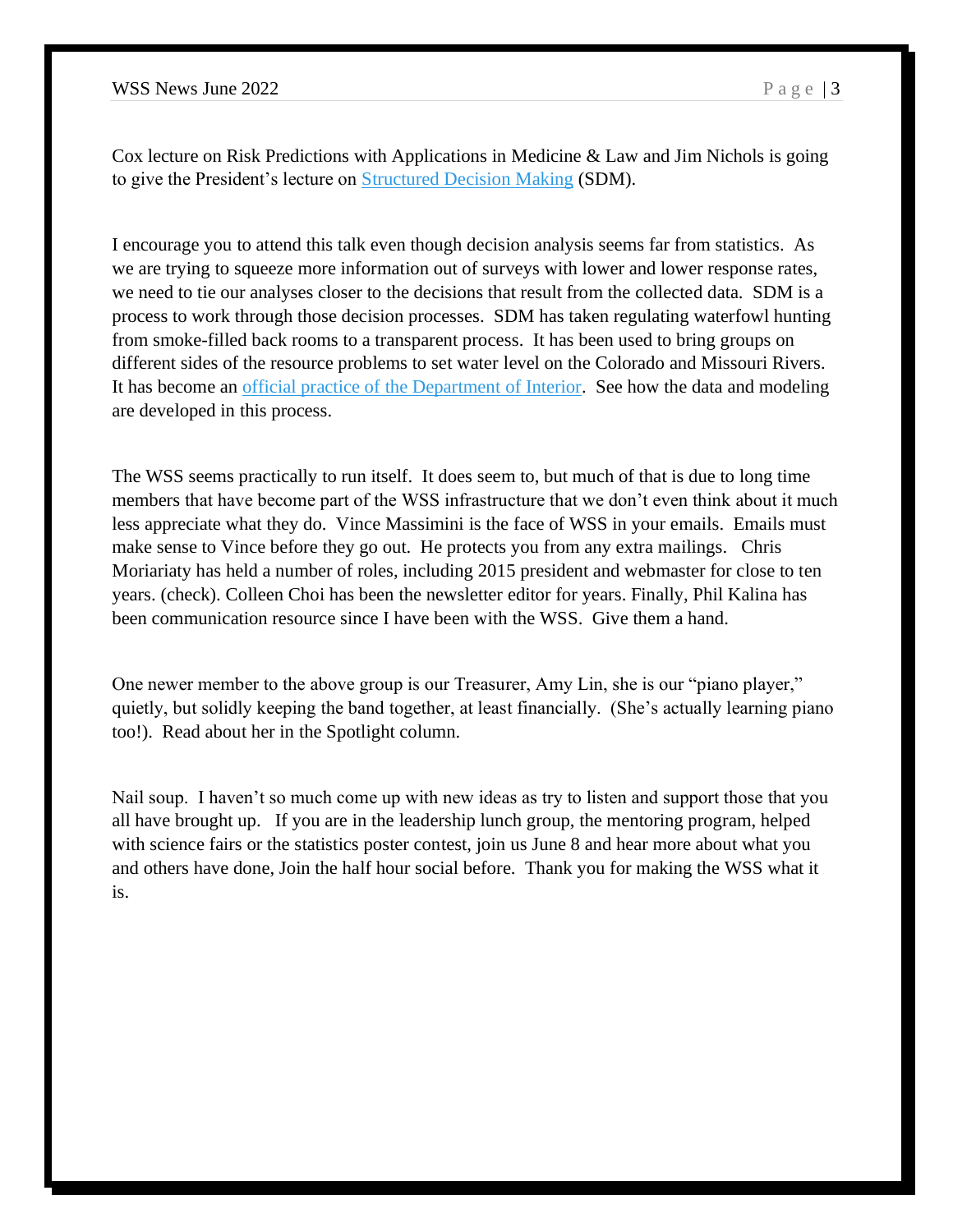### **Robert Feenstra and Charles Hulten receive 2022 Shiskin Award**

**Robert Feenstra**, Distinguished Professor at the University of California, Davis, and **Charles Hulten**, Professor Emeritus at the University of Maryland, College Park have been selected as co-recipients of the 2022 Julius Shiskin Memorial Award for Economic Statistics. The award recognizes unusually original and important contributions to the development of economic statistics or to their use in interpreting the economy.

Robert Feenstra is recognized for his conduct of fundamental research on price index measurement in the presence of product turnover, his pioneering work in advocating for the use of scanner data for improved economics measurement and his major contributions to our understanding of the evolution of living standards worldwide through the creation and dissemination of the next generation of the Penn World Tables.

Charles Hulten is recognized for his insights into the measurement of capital and productivity, including measurement of economic depreciation, development of a methodology for aggregating industry level productivity, and measurement of investment in intangible capital, as well as his leadership role in chairing the Committee on Research on Income and Wealth (part of the National Bureau of Economic Research -- NBER) for three decades.

Feenstra and Hulten become the 51st and 52nd recipients of the Award. The award is sponsored by the Business and Statistics Section of the American Statistical Association, the National Association for Business Economics, and the Washington Statistical Society.



**Robert Feenstra** has spent most of his career as a faculty member at the University of California, Davis after earlier being on the faculty of Columbia University. He is a wellknown international trade economist, who has made pathbreaking contributions to economics measurement more broadly. This includes contributions to index number theory, measuring changes in the cost of living in the presence of product turnover, the use of scanner data for measurement of key economic indicators and international comparisons of economic activity. He has made major methodological contributions to economics measurement as well as developed innovative measures of international trade activity and measures of living standards worldwide.

Professor Feenstra's research on the measurement of changes

in the cost of living over time in the presence of product turnover has been transformative to economics measurement. Most existing price indices abstract from the entry and exit of goods, which introduces a selection bias in the measurement of prices, because entering and exiting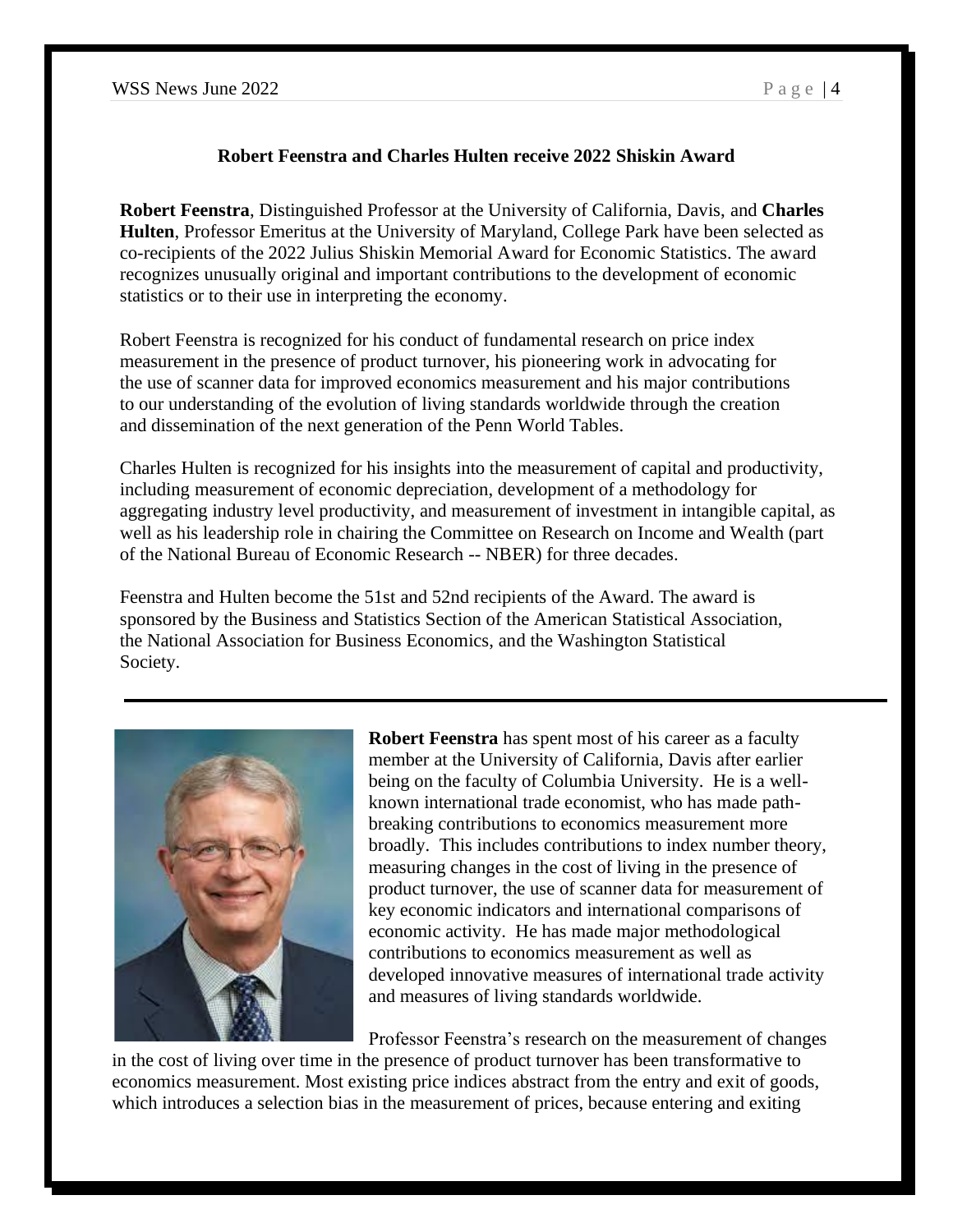goods tend to systematically differ from one another and from surviving goods. Given the prevalence of entry and exit in micro datasets, this is a major problem for conventional price indexes as measures of the change in the cost of living over time. The key insight of his research is that the expenditure share of surviving varieties contains information about the relative attractiveness of entering, existing and surviving varieties. Building on this intuitive insight, he derived an exact price index that measures the overall change in the cost of living, taking into account entry, exit and changes in the prices of surviving varieties. This research has provided a platform for a sequence of major contributions in the fields of macroeconomics and international trade.

He has also made major contributions to economic measurement through the dissemination of comprehensive data on U.S. and World Trade through the NBER International Trade and Investment (ITI) program with his dissemination of data on world trade flows as well as on US exports, imports and tariffs. He has played a leadership role in the creation and dissemination of the next generation of the Penn World Tables. He has also played a leadership role in advocating for the use of scanner data in the measurement of key economic indicators.



**Charles Hulten** has spent most of his career on the faculty of the University of Maryland, College Park after earlier serving on the faculty of Johns Hopkins University. His pathbreaking research provides the conceptual framework or empirical basis for measures of inflation and total factor productivity (TFP), and for national accounts measures of wealth and consumption of fixed capital (depreciation), and intangible assets. In addition, during his many years of service as chair of the Executive Committee of the Conference on Research and Income and Wealth, he revitalized its support for economic measurement research at the US Statistical agencies through well-attended

summer meetings and special conferences and publication of timely, topical conference volumes containing important research papers.

Professor Hulten's published research on economics measurement spans multiple decades and topics. His research on Divisia indexes provides an economic rationale for chained price indexes and illuminates the advantages and potential disadvantages of chained indexes. This research provides a conceptual framework for BLS's chained Consumer Price Index (C-CPI-U). His paper on growth accounting with intermediate inputs provided the economic justification and interpretation of practical procedures used to analyze industry contributions to overall growth of total factor productivity (TFP). His estimates of economic depreciation for a variety of asset types provide the foundation for methods used by Bureau Economic Analysis to measure consumption of fixed capital in its fixed asset accounts and national income and product accounts. He also has important work providing guidance about the impact of capacity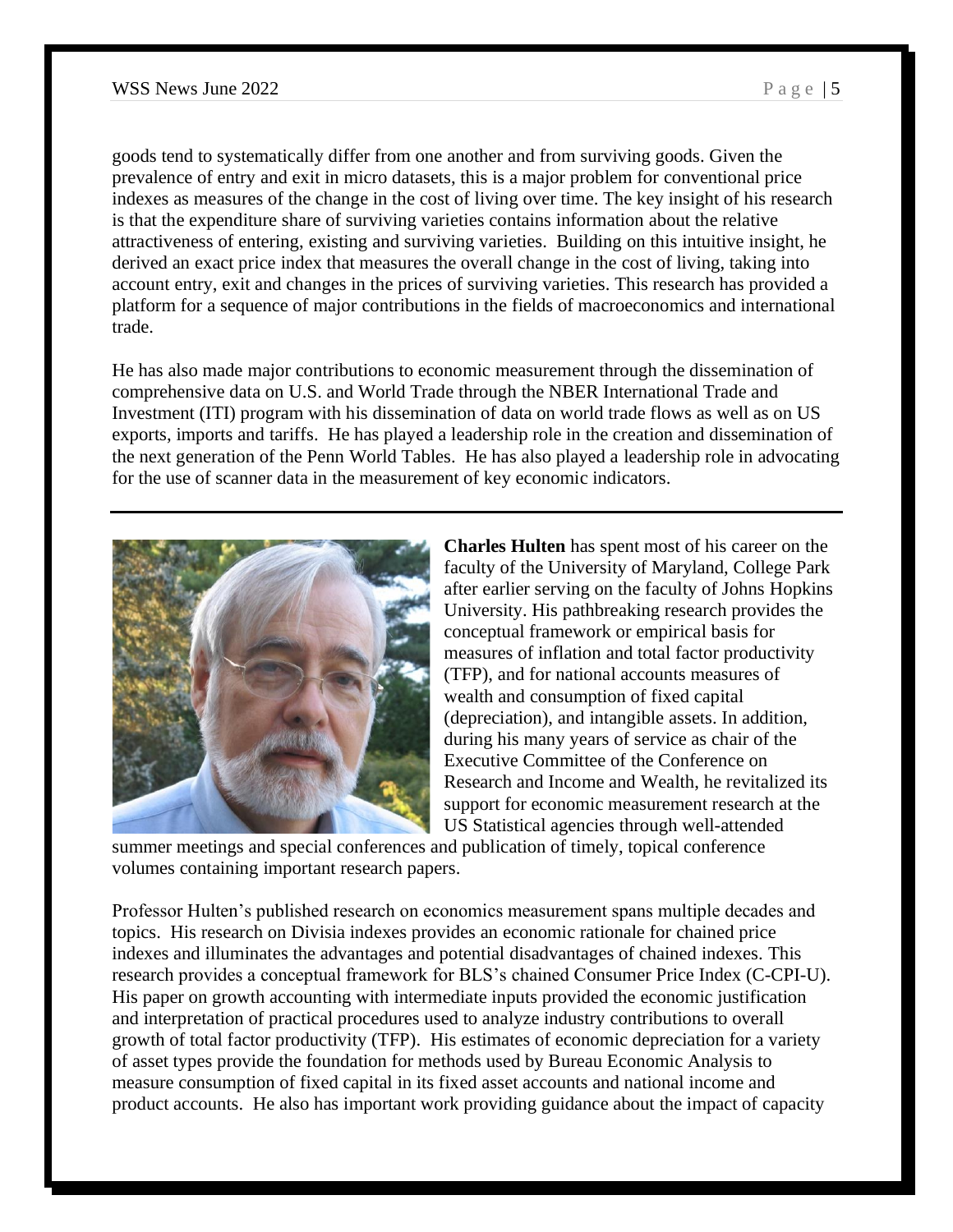utilization variation on productivity measurement.

In more recent years he has championed the importance of intangible assets in economic growth and helped pave the way for expanded coverage of intangibles in national accounts and productivity analysis in the US and around the world. His research shows that including intangible capital, capital deepening became the unambiguously dominant source of growth in labor productivity. This work on intangible capital has provided a path forward for the official statistical standards in this important area of economics measurement in the twenty-first century.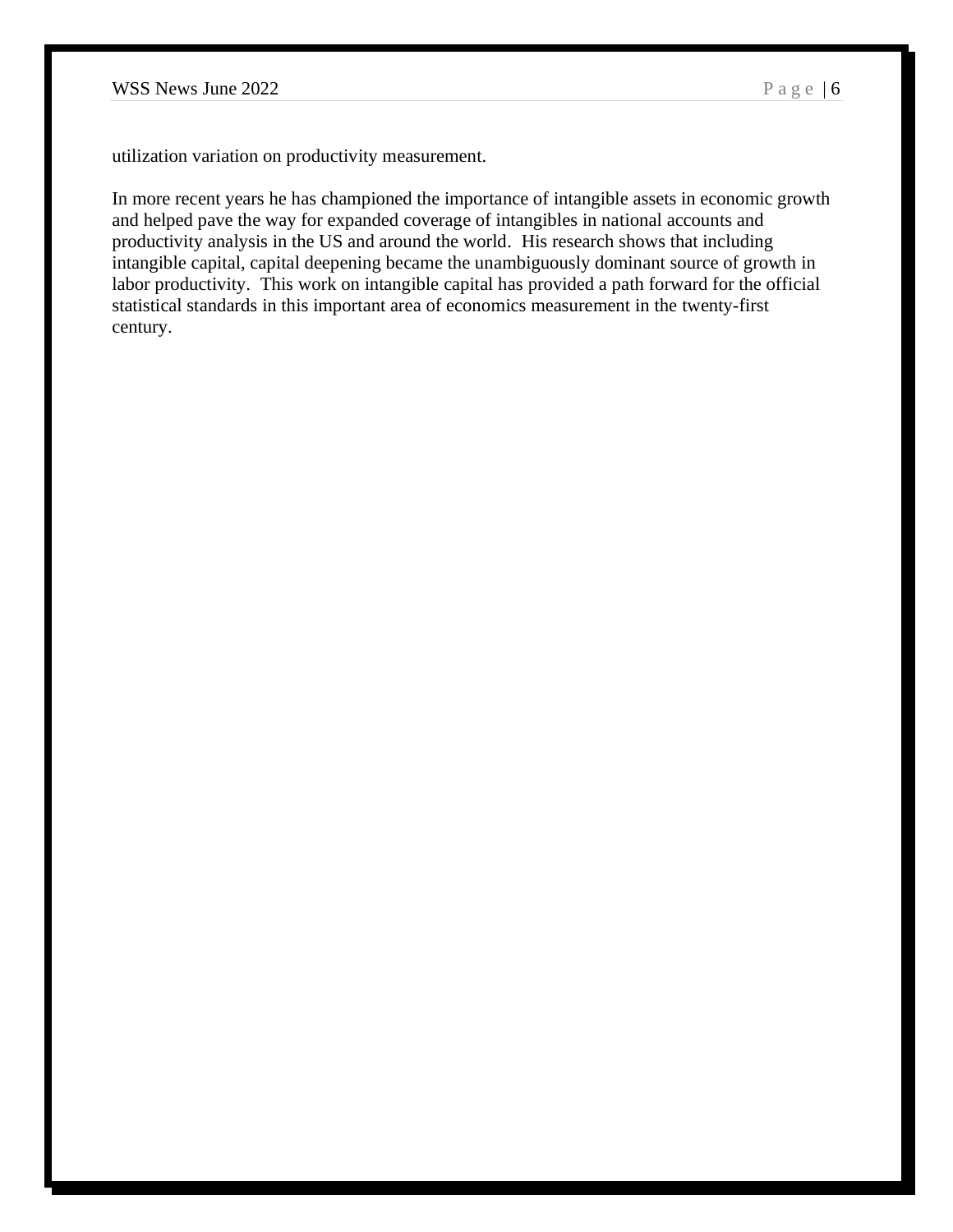# **2022 WSS Board Election Results**

We are pleased to announce the results from the 2022 WSS elections with 41.1% response from our eligible members:

President-elect: Jeff Gonzalez

USDA-Economic Research Service



Treasurer: Amy Lin

Westat



Communications Chair: Erin Murphy

RTI



Methodology Section Chair: Qing Pan

# George Washington University



Representatives-at-Large:

US Census Bureau Westat



Bev Pratt Sabrina Zhang



A large thank you to everyone who participated in the election including Chris Moriarity, Amy Lin, Vince Massimini, Ashley Amaya, and the rest of the WSS Elections team. The new WSS Board under the leadership of Erin Tannenbaum, President will begin on July 1.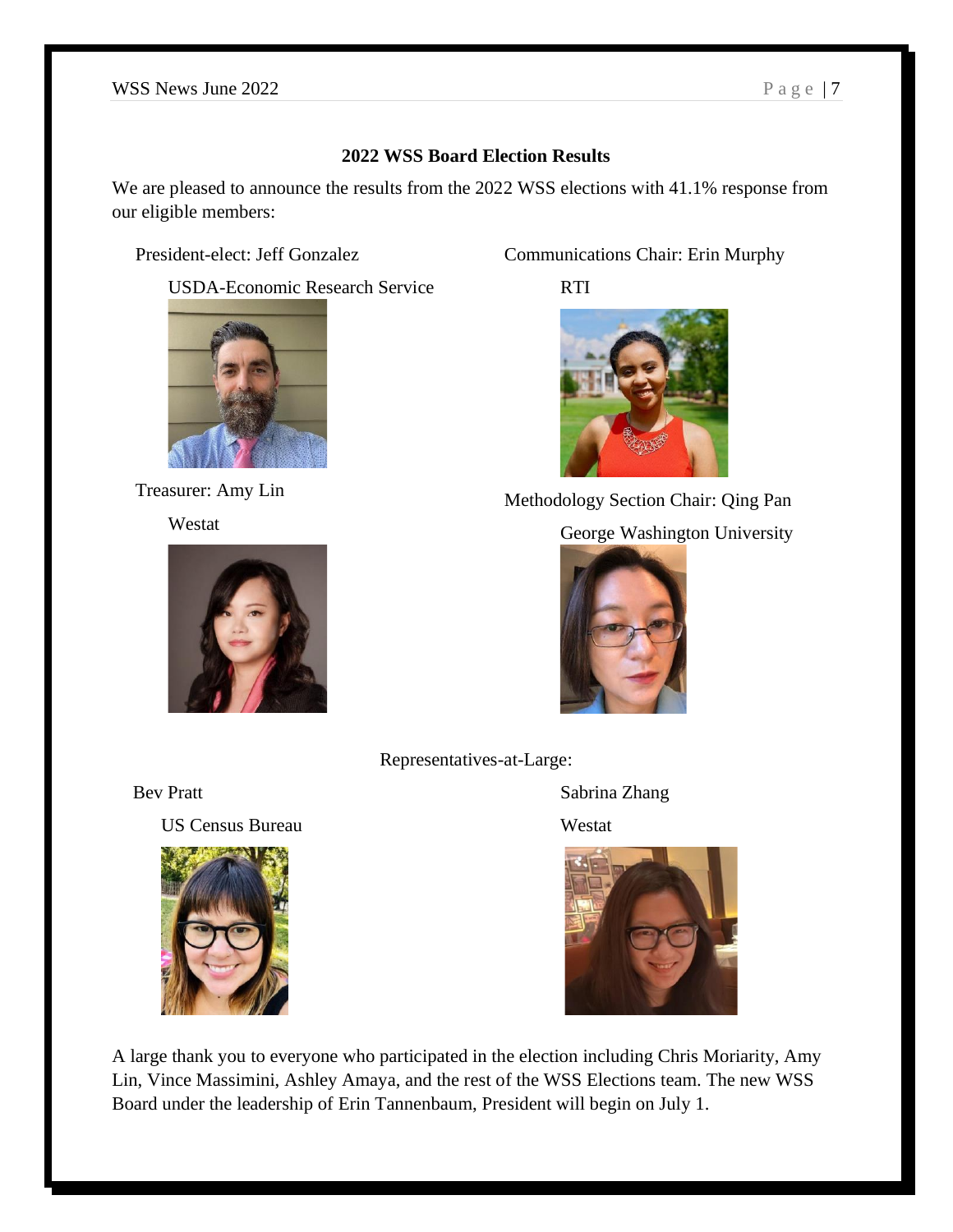#### **Washington Statistical Society**

#### **Member Spotlight: Amy Lin**

*Introducing your fellow members and showcasing the diversity of the WSS membership*



**Where do you work and what do you do?**

I am a Senior Statistician in the Statistics and Data Science Unit of Westat, a survey research company in Rockville, MD. I've worked on a variety of surveys requiring different statistical techniques such as sampling, imputation, weighting, variance estimation, modeling and machine learning. The projects ranged from educational assessment to medical expenditure and prevalence measures of the HIV epidemic.

The work involved meeting with clients and sponsors as well as coordinating the activities of statisticians with those of the operational and programming staffs.

"Be curious and never stop learning! Our field is … ever changing. There is always something new around the corner"

#### **What attracted you to your current position?**

Having graduated from the Michigan Program in Survey and Data Science, it was a great honor to come to Westat to live and breathe the same air as Graham Kalton, one of the program's founders, and to continue to learn and work alongside other faculty members such as Keith Rust and Bob Fay.

#### **Why did you join the Washington Statistical Society?**

I joined to learn about professional development events, to connect with colleagues and to have opportunities to serve the community.

# **Why did you join the data science and statistics profession?**

I stumbled into this profession. The Michigan Program in Survey and Data Science was the only statistics graduate program I applied for: the others were all in Economics. I was accepted and have been loving the field ever since!

## **What advice would you give to someone entering the data science and statistics profession?**

Be curious and never stop learning! Our field is an ever changing one, constantly adapting its tools as the behavior of people change. When random digit dialing samples died out, we adapted to address-based samples. Now we are seeing an increased use of machine learning techniques, Bayesian models and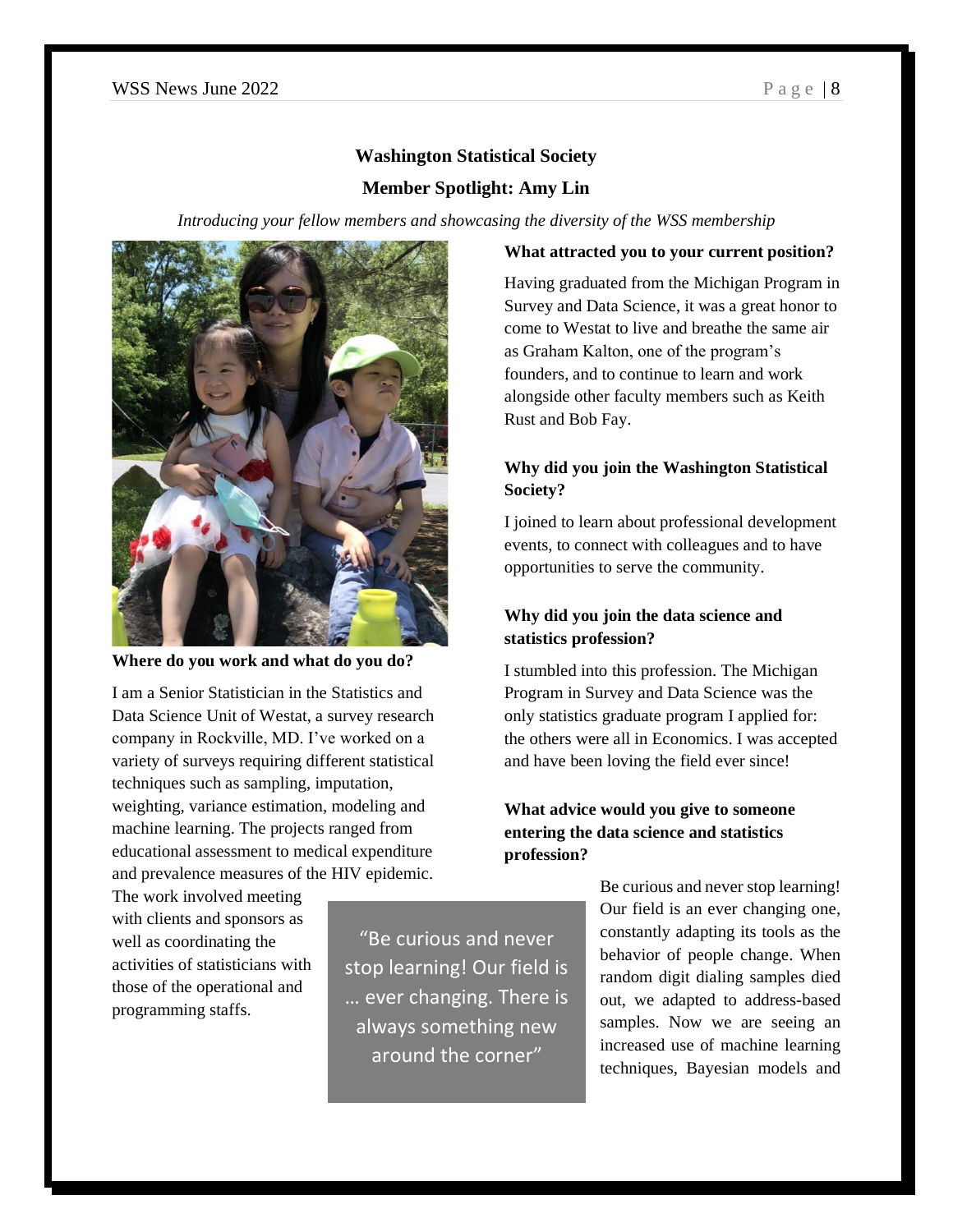administrative data. There is always something new around the corner.

#### **Have you had any great mentors? If so, what made them great?**

Throughout my study and career, Jim Lepkowski, David Morganstein, Graham Kalton and Keith Rust have been the most influential. Jim helped build the strong foundation needed for the profession. David made Westat feel like home, always finding ways for young statisticians to grow professionally and as people. Graham pushed me technically, always urging me to dig deeper. Keith has truly helped me grow into the statistician I am now. He would distribute difficult issues and openly welcome ideas and debates. He encourages the staff to take risks and ask questions and patiently suggests how to make improvements. Most importantly, he treats each person as an equal, someone to be valued and as an important co-worker and friend.

# **How has COVID-19 changed your work environment? What changes do you think will persist post-pandemic?**

Having used video calling for the past couple years, I think people will always look forward to having a virtual option. It makes it significantly easier to participate in conferences in other states or even other continents. The hardest thing about the pandemic was having to juggle young kids (plural!) and work. For that I am extremely grateful to my colleagues for the level of understanding they have displayed. I am really appreciative of the flexible work environment at **Westat** 

## **How do you like to spend your free time away from work?**

During the pandemic, I picked up a couple of new hobbies: cross-stitch and watercolor. Also, I played the violin when I was a child and now I'm learning to play piano with my kids!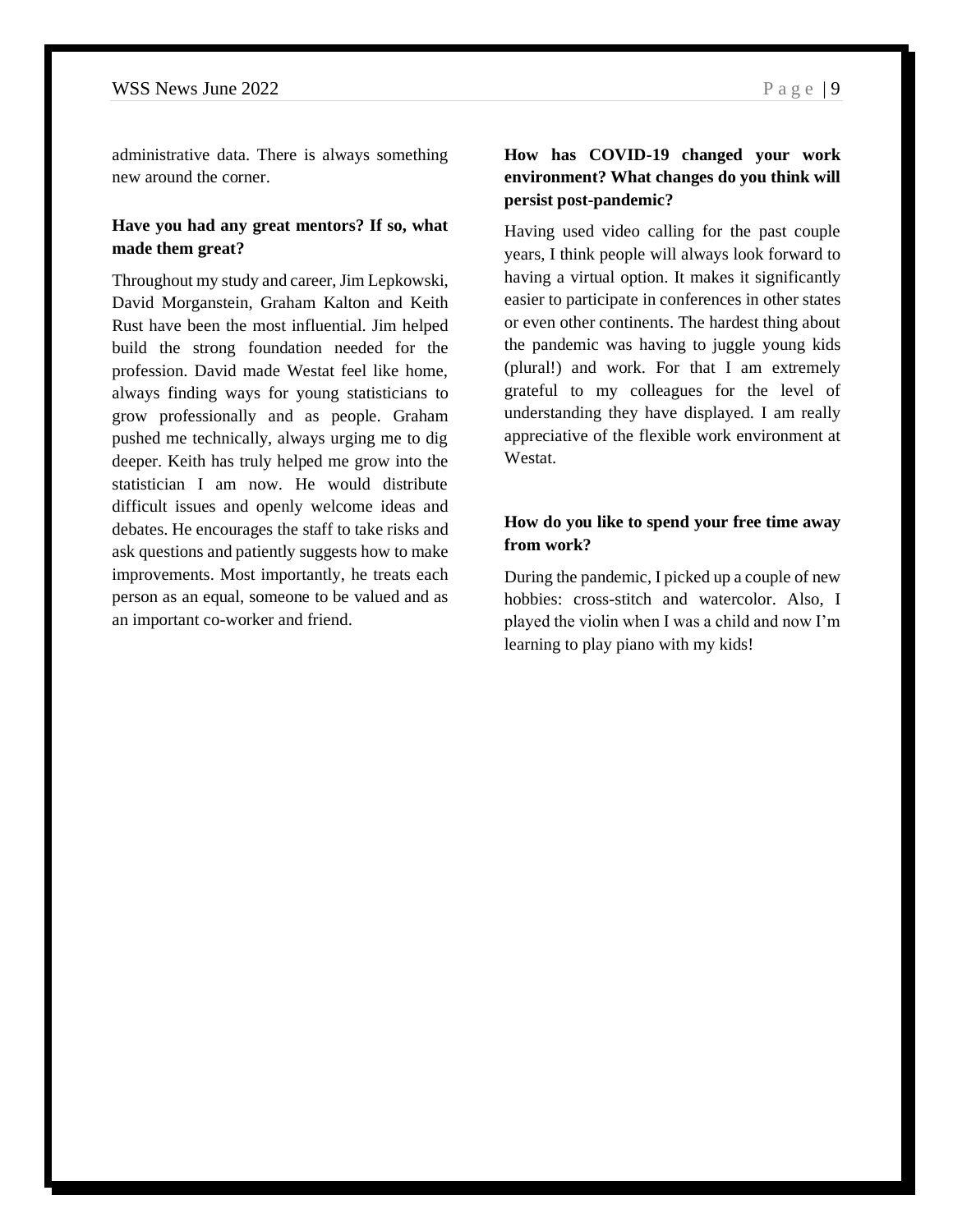#### **Upcoming Events**

June is an exciting and busy month for WSS. We have several social and educational opportunities. Please see below for a list:

# **Virtual Seminar: Statistical Issues in Prediction-Based Medicine: Example of Lung Cancer Screening, Monday, June 6, 2022 Time: 11:00AM – 12:00PM EST**

*Speaker:* Dr. Hormuzd Katki, PhD, Principal Investigator, Biostatistics Branch, DCEG, NCI

*Chair:* Yan Li, Program Chair, Washington Statistical Society (WSS)

Dr. Katki will discuss 4 topics in prediction-based approaches to screening. First, he will discuss why using prediction models is better than simple ad hoc criteria, and statistical considerations for choosing a model and threshold for action. Second, he will present an approach to continually updating risk during screening with screening test results and show how such an approach might provide superior management of people during screening. Third, he will present a new approach to eligibility based on predicted individualized lifeyears gained from screening, a measure of benefit which naturally combines considerations of individual risk and individual life-expectancy and could prove to be a superior approach to individual risk. Finally, he will discuss algorithmic fairness from use of prediction models, focusing on racial/ethnic disparities in eligibility for screening. Throughout the talk, he will demonstrate how prediction models provide a simplified, consistent, and fair basis for guidelines via the principle of "Equal management of equal risk/benefit".

About the speaker: Dr. Katki is a Senior Investigator in the Biostatistics Branch of the NCI. His research focuses on understanding how epidemiologic findings could be used for screening and prevention, especially individualized prediction-based approaches to cancer screening. His methodologic research focuses on estimating individual absolute risk, strategies for risk-based screening and management, and metrics for evaluating risk models and biomarkers.

For additional information, please contact Yan Li (yli6@umd.edu), WSS Methodology Program Chair.

Join Zoom Meeting (if you miss it catch the recording on the WSS YouTube Channel)

\_\_\_\_\_\_\_\_\_\_\_\_\_\_\_\_\_\_\_\_\_\_\_\_\_\_\_\_\_\_\_\_\_\_\_\_\_\_\_\_\_\_\_\_\_\_\_\_\_\_\_\_\_\_\_\_\_\_\_\_\_\_\_\_\_\_\_\_

<https://umd.zoom.us/j/93162002131?pwd=V1pTYTcrdUkyQVdpWklnc3duYjl1dz09>

Meeting ID: 931 6200 2131

Passcode: 789470

One tap mobile

+13017158592,,93162002131# US (Washington DC)

+19294362866,,93162002131# US (New York)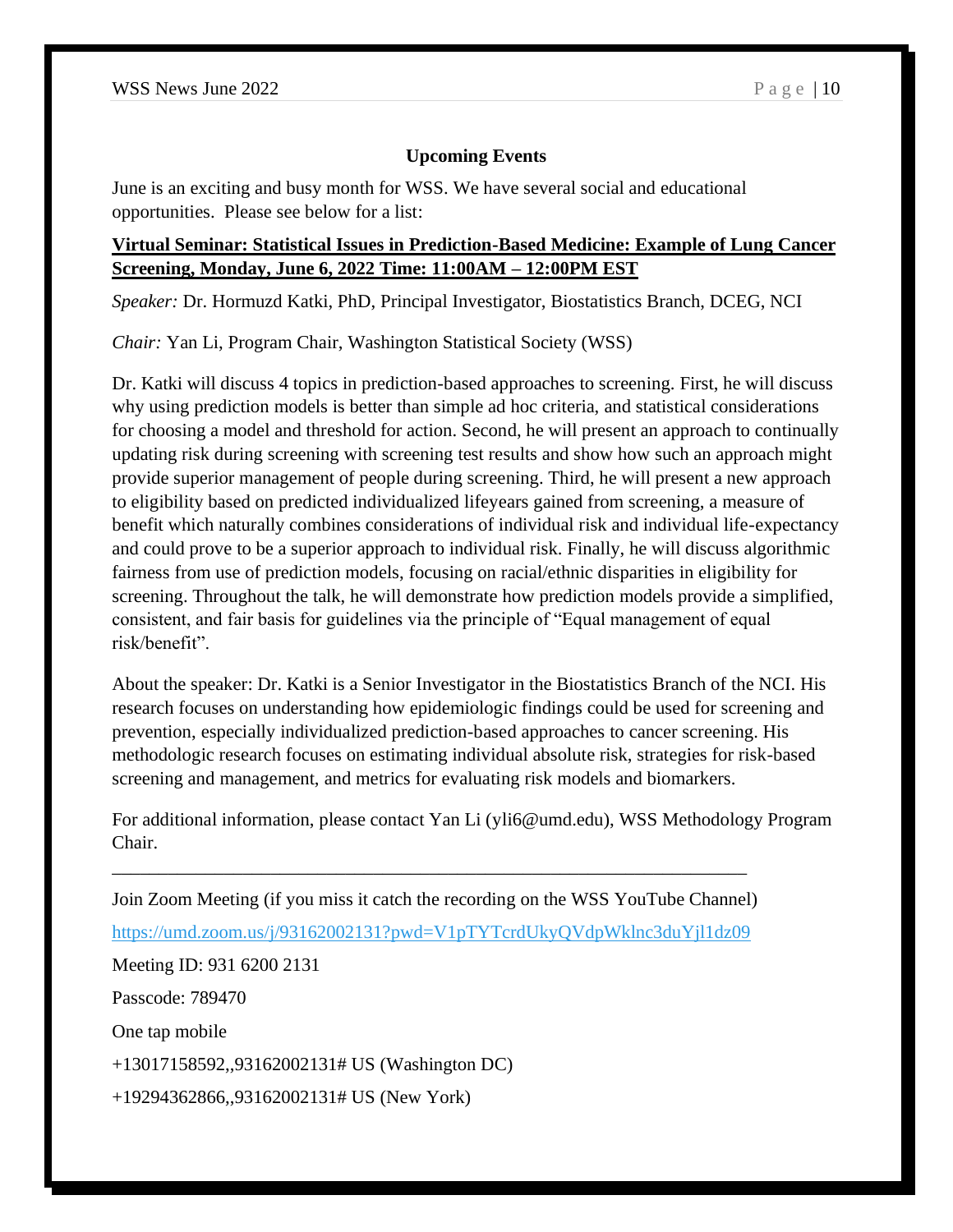#### **The Annual Awards Ceremony: Wednesday, 8 June 2022, 5:30–7:00 EDT**

The ceremony is online again this year and follows a social gathering beginning at 5:30. Feel free to bring your own drinks and dinner. You may join 10 minutes early to make sure your connection and sound work.

The evening program will include:

- Social gathering  $(5:30 \text{ to } 6:00)$
- Introductions and opening remarks (6:00)
- Student Travel Award
- WSS K-12 Data Visualization Poster Competition Winners
- Curtis Jacobs Memorial Award
- WSS Outstanding Graduate Student Awards
- Gertrude Cox Award
- Shishkin Award
- President's Awards
- Past President's Certificate

Please register to get the link:

[https://norc.zoom.us/meeting/register/tZwof--przMuE9QQc7cr2pzp5B0CYEB\\_-32J](https://norc.zoom.us/meeting/register/tZwof--przMuE9QQc7cr2pzp5B0CYEB_-32J) No need to register ahead of time. The link starts for the 5:30 social, but you can just join the ceremony itself at 6:00 if you prefer.

A special thanks to NORC hosting and supporting the events.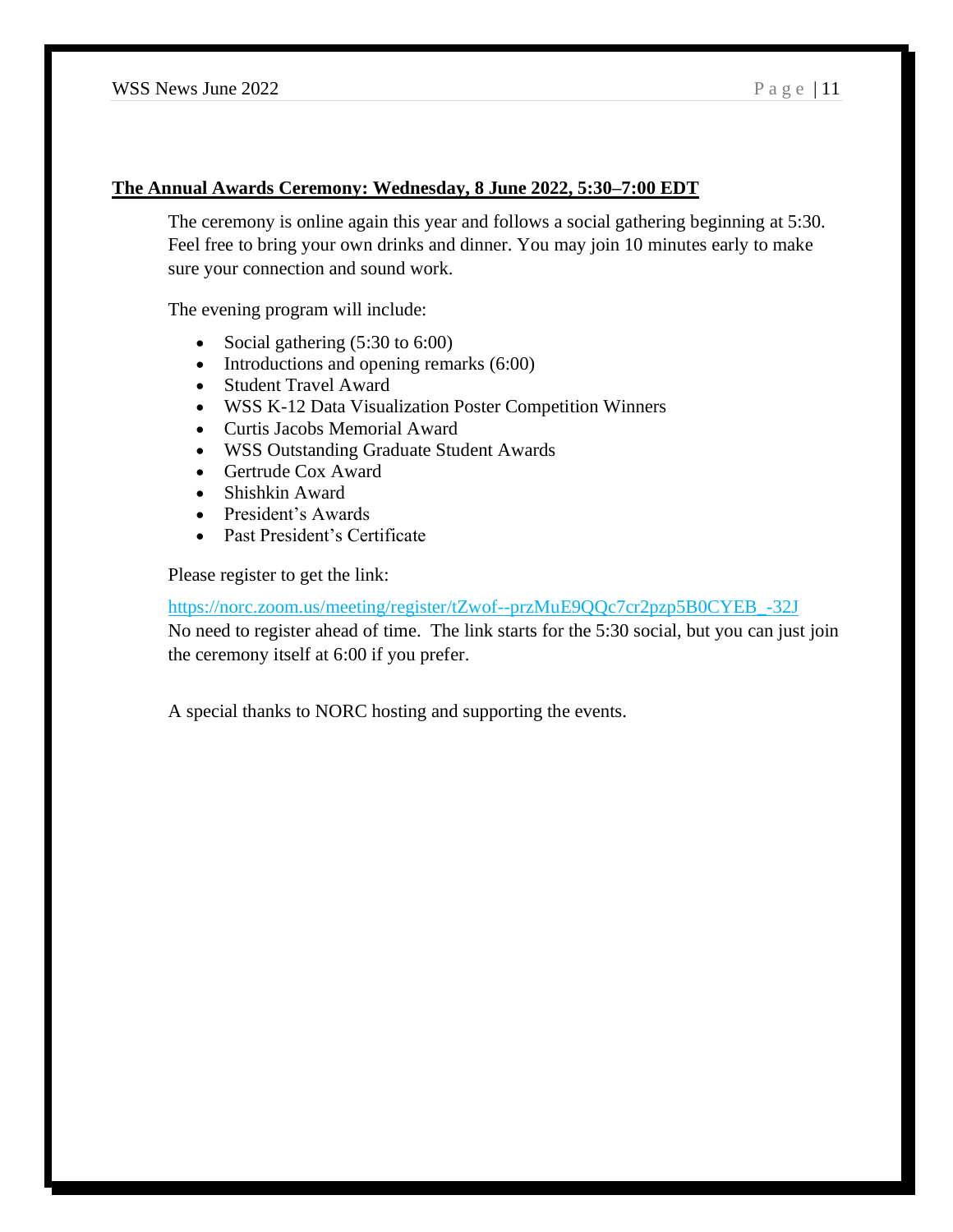# **Gertrude M. Cox Award Lecture: Thursday, 09 June 2022, 3–4 PM ET**

Sponsored by Washington Statistical Society (WSS) and RTI International

*Title:* Risk Predictions with Applications in Medicine & Law

*Speaker:* Dr. Qing Pan, Professor, Department of Statistics, George Washington University Chair: Marcus Berzofsky, Senior Research Statistician, RTI

Risk prediction has been a key issue in traditional statistical modeling and modern machine learning methods. Here I present two interesting examples from two seemingly very different fields which are inherently linked by statistics.



First Case: Accurate prediction of risks of disease and its precursors during screening are essential for optimal scheduling of screening exams. In epidemiology studies of screening-detected disease, researchers often face interval censored panel count data. We analyze the Study of Colonoscopy Utilization within the PLCO (prostate, lung, colorectal, and ovarian) Cancer Screening Trial, which followed patients for up to 15 years on colorectal cancer screening results including both cancer and its non-advanced/advanced adenoma precursors. Screening times strongly depend on past screening results.

Second Case: When plaintiffs prevail in a discrimination case a major component of the calculation of economic loss is the lost chance they would have been hired or promoted during the period for which they deserve compensation. The problem has certain features in common with that of estimating the restricted mean lifetime that occurs in clinical trials, however, the process of terminating one's eligibility, e.g., taking retirement, may also be affected by the discriminatory practices. The promotion process among employees and the retirement process are modeled by two semi-parametric regressions with calendar time as the time axis. Data from the reverse discrimination case, Alexander v. Milwaukee, where white male lieutenants were discriminated against their promotions to police captain are reanalyzed. The results obtained by the proposed method are compared to those of the original jury.

About the speaker: Dr. Qing Pan is a professor at the Department of Statistics and the Biostatistics Center at The George Washington University. Dr. Pan conducts applied, and methodological research motivated by real-world problems, particularly in biostatistics. She is a co-investigator on both the Diabetes Prevention Project (DPP) study and the Statistical and Data Management Center (SDMC) for the Antibacterial Resistance Leadership Group (ARLG). She is a devoted mentor to students and junior faculty.

For additional information, please contact Yan Li (yli6@umd.edu), WSS Methodology Program Chair.

\_\_\_\_\_\_\_\_\_\_\_\_\_\_\_\_\_\_\_\_\_\_\_\_\_\_\_\_\_\_\_\_\_\_\_\_\_\_\_\_\_\_\_\_\_\_\_\_\_\_\_\_\_\_\_\_\_\_\_\_\_\_\_\_\_\_\_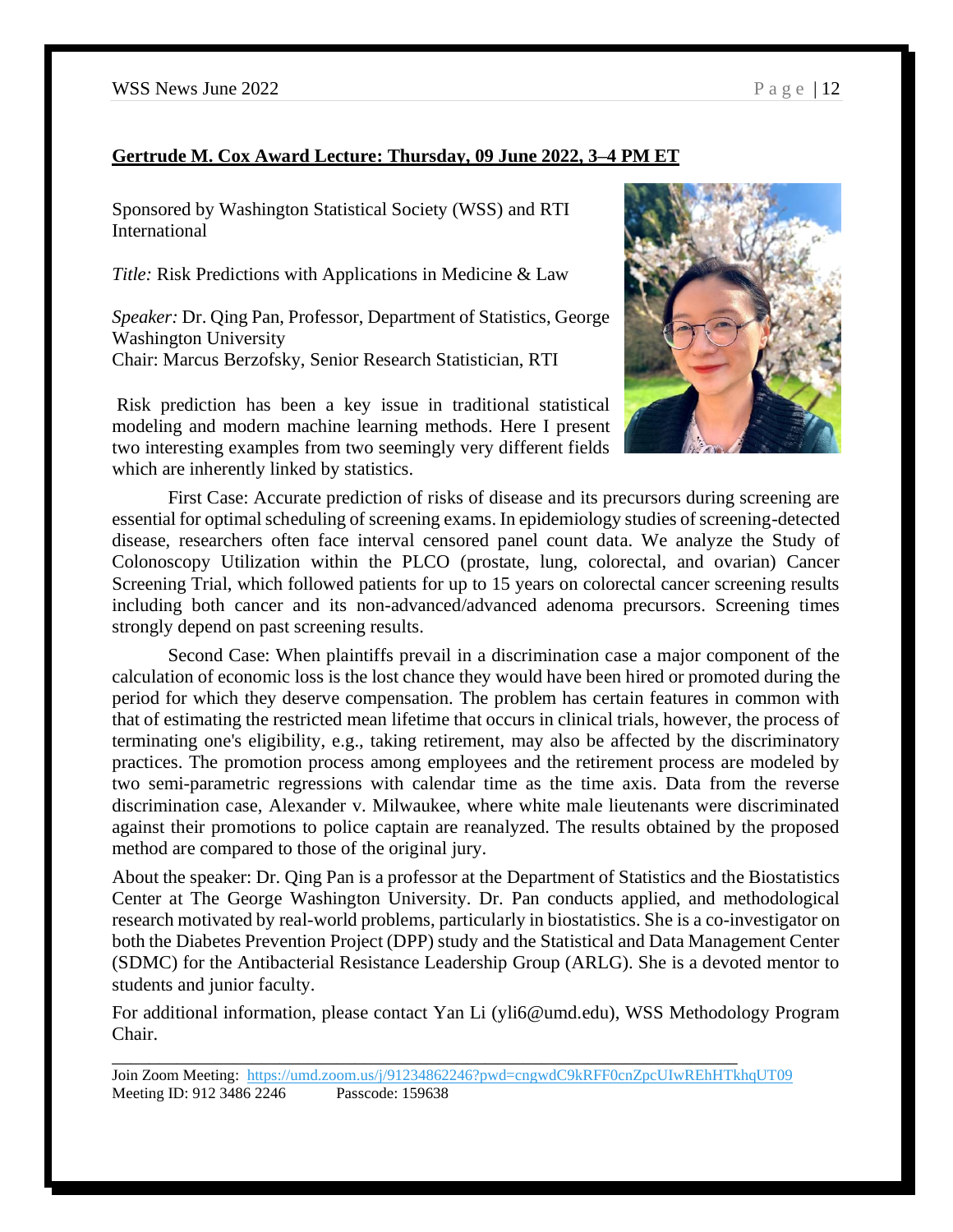### **Presidents' Lecture: Tuesday, 14 June 2022, 1–2 PM ET**

*Title:* Decision-Making Processes and Statisticians: An Example from Natural Resource Management

*Speaker:* James D. Nichols

Decision-making is important to virtually every aspect of our lives, yet seldom receives the attention that it deserves. The discipline of statistics plays multiple roles in informed decision processes:

- (1) providing estimates of current system state,
- (2) developing models for predicting future state associated with each potential action, and



(3) combining these estimates and models with a decision algorithm to make the optimal decision.

For many decisions, estimates of system state and predictive models are characterized by substantial *uncertainty that must be dealt with by decision algorithms*. One source of uncertainty, imperfect knowledge of the effects of different actions, is a target of some decision processes (e.g., adaptive management) that seek to reduce this uncertainty (i.e., learn) as the process proceeds through time.

The presidents' address will provide an overview of the adaptive management decision process used for 27 years in the establishment of annual duck hunting regulations by the U.S. Fish and Wildlife Service which provides a nice example of how such processes work. The adaptive management decision process reduced the contentious arguments that once accompanied annual decision-making at the U.S Fish and Wildlife Service and has led to a reduction in uncertainty about the effects of hunting on duck populations. Perhaps most important, *decisions that result from such processes are objective, transparent, scientific, and readily defensible*. Decisionmaking in many diverse areas (e.g., public health, education, economy, military) likely could be improved by use of formal decision processes, and statisticians are critically important in implementing such processes.

*Bio: J*ames D. Nichols is a retired research scientist who worked for the U.S. Fish and Wildlife Service and the U.S. Geological Survey (Biology) for his entire career. His research broadly emphasized the analysis and management of animal populations. Specific research foci were estimation of population parameters for animal populations, development of models for animal population dynamics, and use of formal decision processes for managing animal populations. He was given the [Aldo Leopold Memorial Award](https://wildlife.org/nichols-to-deliver-aldo-leopold-keynote-address-in-raleigh/) in 2016 for a career in statistical estimation innovations and for his collaborations to bring better decision making to wildlife management.

Join Zoom Meeting [https://umd.zoom.us/j/95475024063?pwd=U0FiNWpUUmxLVFBUakNjMlVISnZ1Zz09](https://nam04.safelinks.protection.outlook.com/?url=https%3A%2F%2Fwww.google.com%2Furl%3Fq%3Dhttps%3A%2F%2Fumd.zoom.us%2Fj%2F95475024063%3Fpwd%253DU0FiNWpUUmxLVFBUakNjMlVISnZ1Zz09%26sa%3DD%26source%3Dcalendar%26usd%3D2%26usg%3DAOvVaw2BnNDZFuMTQNi0IkleGuzn&data=05%7C01%7Caamaya%40pewresearch.org%7Cfce3dad841cf48239f6108da457f7a51%7C95cf77fc02904b23b257df0a6fd7595d%7C0%7C0%7C637898711069257896%7CUnknown%7CTWFpbGZsb3d8eyJWIjoiMC4wLjAwMDAiLCJQIjoiV2luMzIiLCJBTiI6Ik1haWwiLCJXVCI6Mn0%3D%7C3000%7C%7C%7C&sdata=zUyaij87ZtxnWtb%2BiEFWoZxyr8DxDtLNVid8eiAgs%2F0%3D&reserved=0) Meeting ID: 954 7502 4063 Passcode: 144713